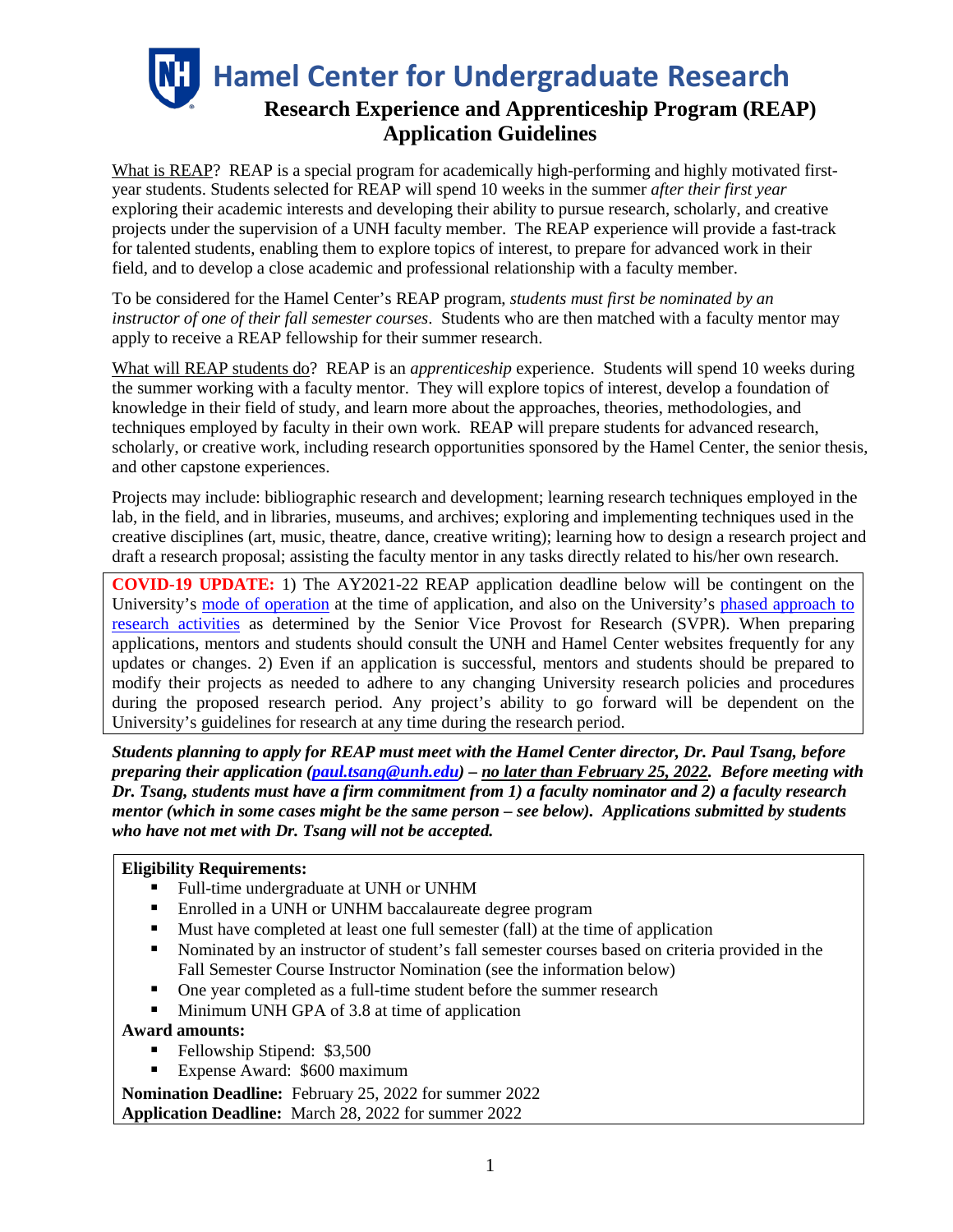#### **All REAP application materials can be found at**

**<http://unh.edu/undergrad-research/research-experience-and-apprenticeship-program-reap>**

## **I. Application Process**

#### **a. Fall Semester Course Instructor Nomination:**

- Fall semester course instructor asks the student if he/she is interested in being considered for REAP.
- Fall semester course instructor completes the **Fall Semester Course Instructor Nomination** to nominate a student based upon the quality of the student's academic work in a fall semester course. A student who is nominated will have 1) demonstrated outstanding work in class; 2) exhibited a high level of maturity and responsibility in meeting all expectations of the course; and 3) exhibited curiosity and imagination in addressing the topics/themes of the course.Instructors interested in nominating a student may request a nomination form from the Hamel Center director [\(paul.tsang@unh.edu\)](mailto:paul.tsang@unh.edu), or download the form from the Hamel Center website. All Fall Semester Course Instructor Nominations must be received by the Hamel Center *in advance* of the completed application (**no later than February 25, 2022**).
- The fall semester course instructor nominating the student may offer to serve as the student's mentor, recommend another faculty member to serve as mentor, or refer the student to the Hamel Center for help in identifying a mentor. For complete guidelines on faculty mentor eligibility, go to [http://unh.edu/undergrad](http://unh.edu/undergrad-research/faculty-mentor-eligibility)[research/faculty-mentor-eligibility](http://unh.edu/undergrad-research/faculty-mentor-eligibility)
- If a student and mentor agree to work together, they will submit an application to the Hamel Center for Undergraduate Research.

#### *Additional Notes about Mentor Eligibility and Availability:*

- Eligibility for all mentors also assumes the mentor's *availability* to work with the student researcher throughout the entire undergraduate research process – i.e. availability not only during the actual research period, but also *before* the research begins (to assist with project design and proposal writing) and *after* the research has been completed (to assist with analysis of final results and presentation of research). Faculty mentors whose availability may be compromised (e.g., by sabbatical leave, extensive travel/absence, a new job/position or relocation) should contact the Hamel Center director before the application deadline in order to determine eligibility.
- For summer undergraduate research programs, we strongly encourage faculty members to mentor *no more than two* student projects per summer (REAP, SURF, IROP, and/or Undergraduate Research Awards *combined*), to ensure that individual students receive sufficient guidance and supervision for their research. For faculty mentors who believe they have a strong rationale for mentoring more than two student projects per summer, please contact the Hamel Center director before the application deadline.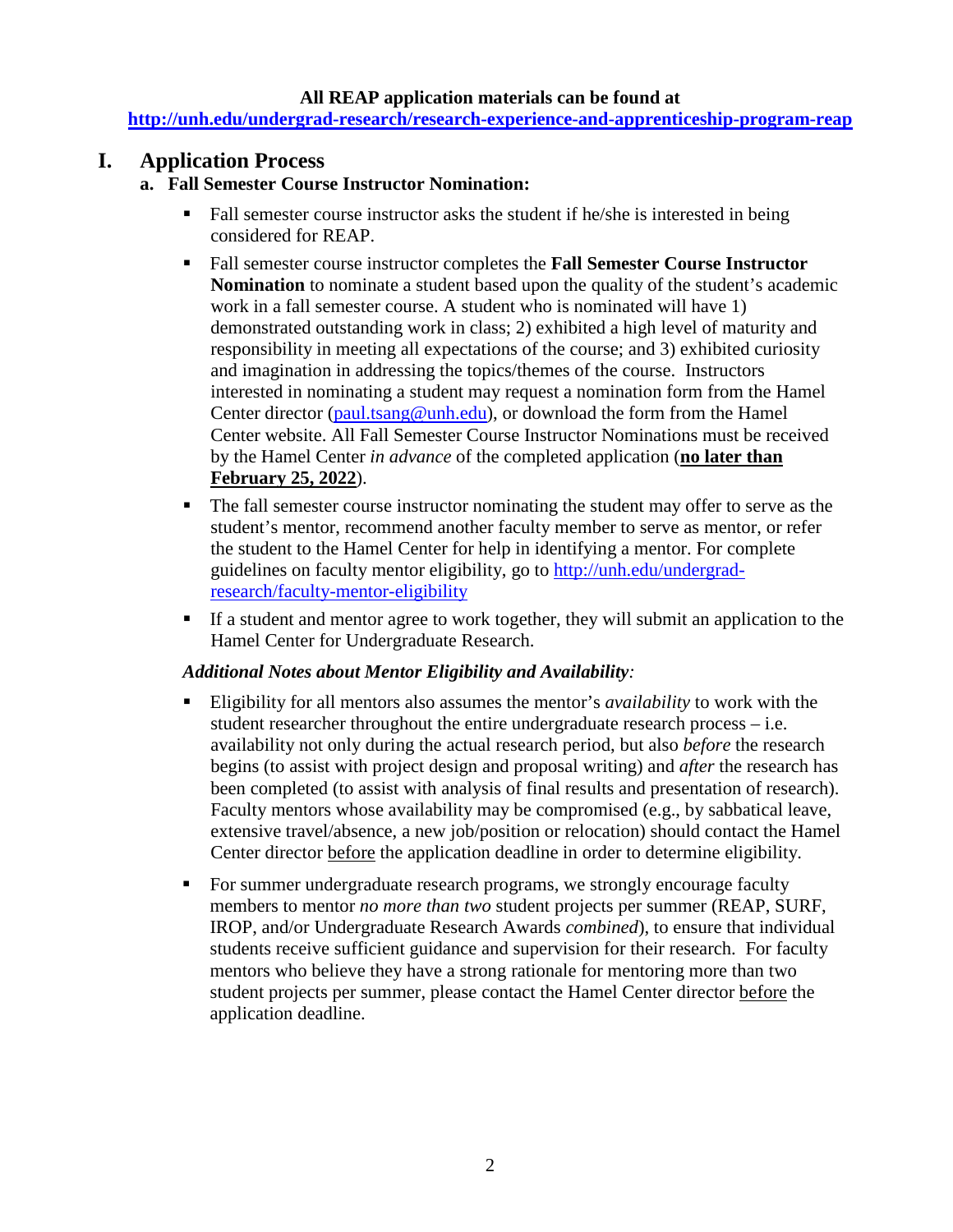#### **b. Application:**

*To be completed by the Faculty Mentor (after consultation with the student):*

- **Apprenticeship Proposal**: A description of the project or activities to be undertaken
- **Budget Form:** estimate of project expenses

*To be completed by the Student:*

- **Application Cover Sheet**
- **Project Understanding and Statement of Interest**

Also, see *Letter of Recommendation* below.

#### **c. Letter of Recommendation:**

To complete the application, the student applicant needs at least one Fall Semester Course Instructor Nomination (as described above) and one UNH Faculty Recommendation. The Letter of Recommendation should come from a UNH faculty member with whom the student has had coursework or other supervised academic experience (e.g. work in a lab, in a studio, etc.). There are various ways in which this requirement may be fulfilled:

| IF                                                                                                                                                                                                                                      | THEN, the student applicant needs                                                                                                                                                                                                                                             |
|-----------------------------------------------------------------------------------------------------------------------------------------------------------------------------------------------------------------------------------------|-------------------------------------------------------------------------------------------------------------------------------------------------------------------------------------------------------------------------------------------------------------------------------|
| Fall semester course instructor nominating<br>the student is also the Faculty Mentor.                                                                                                                                                   | 1. Fall Semester Course Instructor<br>Nomination from Mentor.<br>Letter of Recommendation from a second<br>2.<br>UNH faculty member who knows the<br>student/has had the student in class or<br>other supervised academic setting.                                            |
| • Fall semester course instructor nominating<br>the student is not the Faculty Mentor.<br>Faculty Mentor knows the student/has had<br>$\bullet$<br>the student in class or other supervised<br>academic setting.                        | 1. Fall Semester Course Instructor<br>Nomination from fall semester course<br>instructor.<br>Letter of Recommendation from Faculty<br>2.<br>Mentor.                                                                                                                           |
| Fall semester course instructor nominating<br>$\bullet$<br>the student is not the Faculty Mentor.<br>Faculty Mentor does not know the<br>$\bullet$<br>student/has not had the student in class or<br>other supervised academic setting. | <b>Fall Semester Course Instructor</b><br>$1_{-}$<br>Nomination from fall semester course<br>instructor.<br>Letter of Recommendation from a second<br>2.<br>UNH faculty member who knows the<br>student/has had the student in class or<br>other supervised academic setting. |

As noted above, all Fall Semester Course Instructor Nominations must be received by the Hamel Center *in advance* of the completed application (no later than February 25, 2022). UNH Faculty Letters of Recommendation must be submitted with the application, as described below.

*Students: Remember to complete and sign the top portion of the UNH Faculty Recommendation form before giving it to your faculty recommender.* 

# **II. Submitting your application**

- **a. Be sure to submit your application as described here: One complete application packet,** with the UNH Faculty Recommendation (completed, signed form + letter) in a sealed envelope paper-clipped to the top of the application.
	- *Please note that all parts of the application – including the Faculty Letter of Recommendation – should be submitted at the same time, not separately.*
	- The Fall Semester Course Instructor Nomination, submitted at least one month before the application due date, does not need to be submitted a second time with the application.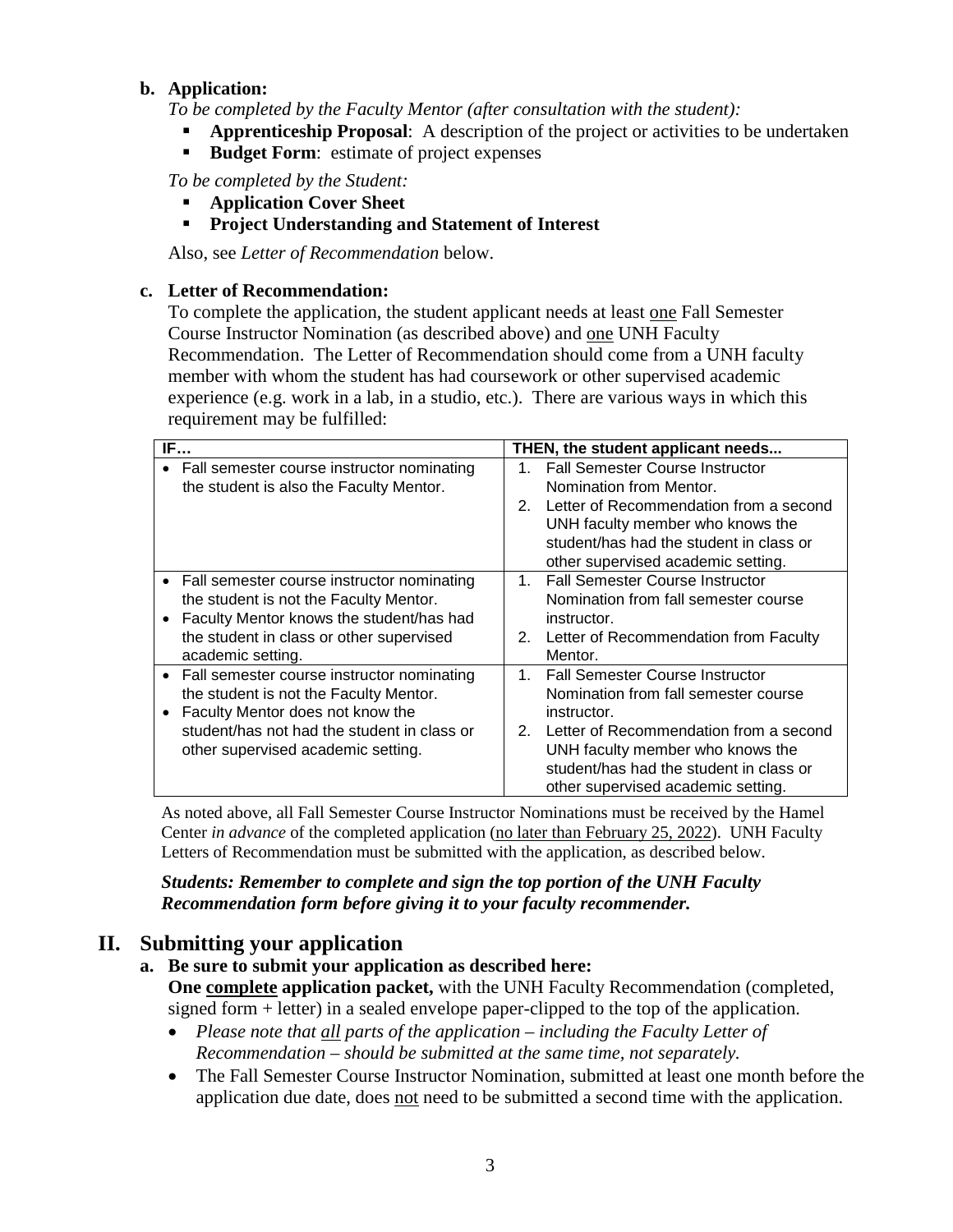### **b. Collate the application packet in the following order** (use paper clips for all

documents – *no staples, please*)**:**

- Application Cover Sheet, with all necessary signatures
- Apprenticeship Proposal (including cover sheet)
- Budget Form
- Project Understanding and Statement of Interest (including cover sheet)

## **c. Submit your complete application to the Hamel Center by the deadline: March 28, 2022**

# **III. Application Review**

Each application is reviewed by at least three UNH faculty members drawn from a range of disciplines and colleges. An application may receive a maximum of 30 points from each reviewer. Applications will be evaluated using the following criteria:

## **1.** *Quality of the Apprenticeship Proposal: 10 points*

- Is the proposed project well defined, with clear learning objectives and potential educational value for the student?
- Is the proposal complete and detailed? Are all parts clearly explained in accordance with the proposal outline?
- Does the project timetable provide sufficient details of activities to be carried out by the student apprentice?
- Is there a detailed and clearly articulated mentoring plan?
- Is the project manageable and appropriate for the REAP time frame (i.e., anticipating 10 weeks of full-time research/apprenticeship)?

## **2.** *Quality of the Student's Project Understanding and Statement of Interest: 12 points*

- Are the student's answers well developed and written clearly?
- Does the student demonstrate a sound understanding of the proposed REAP project and what the research activities will entail?
- Is the student prepared for engaging in the REAP experience?
- Does the student exhibit enthusiasm for the REAP experience?
- Does the student articulate a clear relationship between the REAP project and his/her academic goals?

## **3.** *Appropriateness of the Budget: 2 points*

- Is the budget itemized?
- Is it clear why the items are necessary to the project?

## **4.** *Faculty Recommendation and Fall Semester Course Instructor Nomination: 6 points*

- Does the student demonstrate good potential for planning and carrying out the proposed research activities in the time period allowed?
- Does the student have both academic abilities and personal qualities that will enable him/her to undertake a successful summer research apprenticeship?

# **IV. Notification**

All student applicants and their faculty mentors will be notified of the review committee's decision *in writing* by April 15. If the application is successful, the student and mentor will be asked to sign a Letter of Intent and will receive further program information, including procedures for receiving the stipend and expense award.